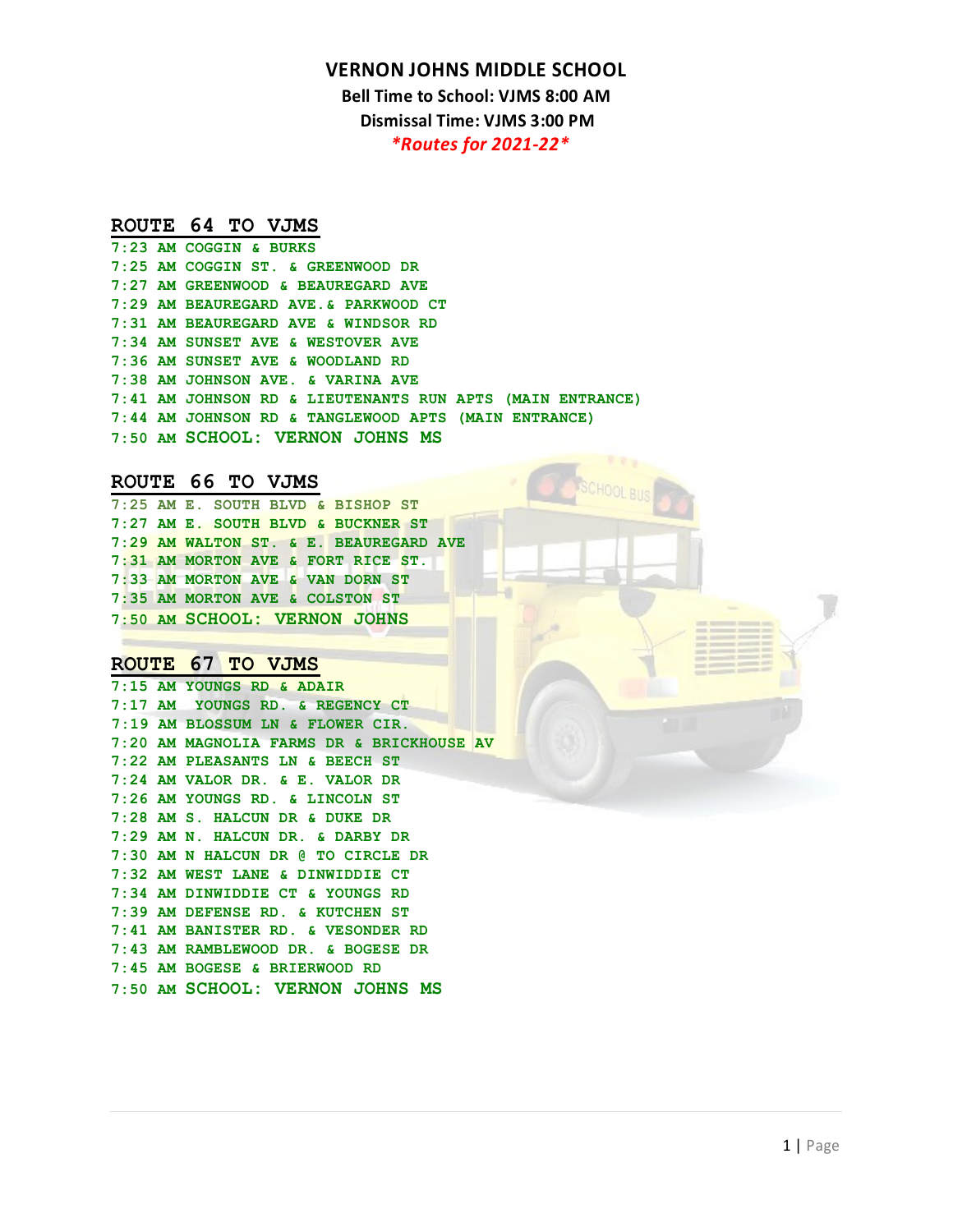**Bell Time to School: VJMS 8:00 AM Dismissal Time: VJMS 3:00 PM** *\*Routes for 2021-22\** 

## **ROUTE 68 TO VJMS**

**7:25 AM JESSE LEE APTS 7:27 AM QUAIL OAKS APTS 7:30 AM N PARK DR & TRARICH RD 7:32 AM S PARK DR & RETNAG RD 7:34 AM WRIGHT RD & GORDON DR 7:36 AM GORDON DR & FIELD RD 7:38 AM HOKE DR & HAYGOOD RD 7:40 AM S PARK DR & FOREST HILLS RD 7:42 AM GUSTAVO LN & DENISE ROAD 7:43 AM CAMELOT AREA 7:50 AM SCHOOL: VERNON JOHNS MS** 

## ROUTE 69 TO VJMS

|  | 7:22 AM W WASHINGTON ST & RAWLINGS LN |
|--|---------------------------------------|
|  | 7:25 AM SUMMIT ST. & CHURCH ST        |
|  | 7:27 AM SUMMIT ST. & FERNDALE AVE     |
|  | 7:31 AM FERNDALE AVE & ELM ST         |
|  | 7:29 AM FERNDALE AVE & S BAYARD ST    |
|  | 7:33 AM FERNDALE AVE & GRAYSON ST     |
|  | 7:36 AM LAMAR & MCKENNEY ST.          |
|  | 7:40 AM GRAYSON ST. & STUART AVE      |
|  | 7:50 AM SCHOOL: VERNON JOHNS MS       |

**ROUTE 70 TO VJMS 7:15 AM COUNTY DR & SUNSET MOBILE HOME PARK 7:15 AM COUNTY DR & FORDS MOBILE HOME PARK 7:16 AM COUNTY DR & SPRING GARDEN MOBILE HOME PARK 7:18 AM AQUA APTS (LOOP) 7:19 AM 2520 COUNTY DRIVE 7:21 AM MEADOWBROOK ST & E NORMANDALE AVE 7:23 AM PINETREE APARTMENTS 7:25 AM TRAVIS LANE & BAXTER RD 7:27 AM N. STEDMAN DR & SHADY GROVE MOBILE HOME PARK 7:29 AM AMERICAN INN (TEMPORARY) 7:31 AM PENDER AVE & ARMISTEAD AVE 7:32 AM PENDER AVE & WALKER AVE 7:33 AM WALKER AVE & WALSH AVE 7:36 AM ECONO LODGE & BLUE AND GRAY MOBILE HOME PARK 7:50 AM SCHOOL: VERNON JOHNS MS**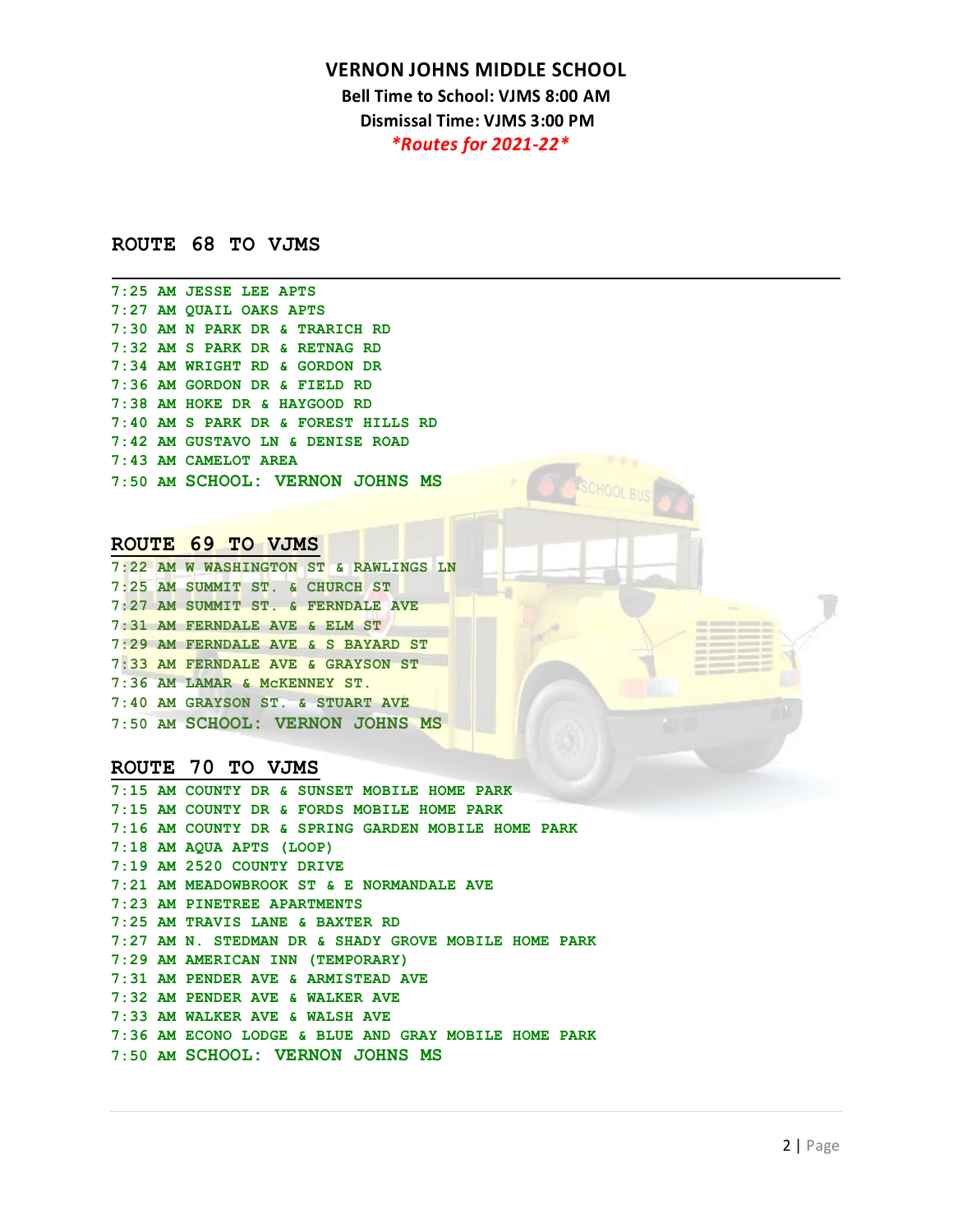**Bell Time to School: VJMS 8:00 AM Dismissal Time: VJMS 3:00 PM**

*\*Routes for 2021-22\** 

### ROUTE 71 TO VJMS

| 7:20 AM GRAHAM RD. & MONTIBELLO                                 |
|-----------------------------------------------------------------|
| 7:22 AM LAUREL RD & N AZALEA RD S.                              |
| 7:24 AM ST FOREST LN & PINE RIDGE RD                            |
| 7:27 AM TOLL GATE LANE & WHEELHOUSE (TURN AROUND ON WHEELHOUSE) |
| 7:30 AM CRATER SO. APTS & TOWNHOMES                             |
| 7:33 AM MYRICK AV & KING AV                                     |
| 7:36 AM OAKLAND ST & CLAREMONT ST                               |
| 7:38 AM OAKLAND ST & WEYANOKE ST                                |
| 7:40 AM GLENROY ST & OAKLAND ST                                 |
| 7:42 AM GLENROY ST & ARCH ST                                    |
| 7:50 AM SCHOOL: VERNON JOHNS MS                                 |
|                                                                 |

# **ROUTE 74 TO VJMS**

**7:25 AM PECAN ST & COTTONWOOD DR 7:26 AM COTTONWOOD DR & JUNIPER RD (FRONT) 7:27 AM COTTONWOOD DR & JUNIPER RD (BACK) 7:30 AM FERNDALE AVE & ATLANTIC ST 7:32 AM ROME ST & CHAPPELL ST 7:34 AM W. WEST ST & FARMER ST 7:35 AM W, WEST ST & STAINBACK ST 7:37 AM LEE AVE & PEGRAM ST 7:39 AM LEE AVE & S. DUNLOP ST 7:42 AM CARTER RIDGE APARTMENTS 7:50 AM SCHOOL: VERNON JOHNS MS** 

# **ROUTE 75 TO VJMS 7:20 AM LIBERTY & BYRNE ST.**

**7:30 AM VAN BUREN ST & JARRETT CT 7:31 AM VAN BUREN ST & STATELY CY 7:33 AM HALIFAX ST & WESLEY ST 7:35 AM ST. MATTHEW & CHESTNUT ST 7:37 AM HIGH PEARL ST & VIRGINIA AVE 7:38 AM N. CAROLINA AVE & ST. JAMES ST 7:40 AM MELVILLE ST & N. CAROLINA AVE 7:43 AM ST. LUKE & HIGH PEARL ST. 7:50 AM SCHOOL: VERNON JOHNS**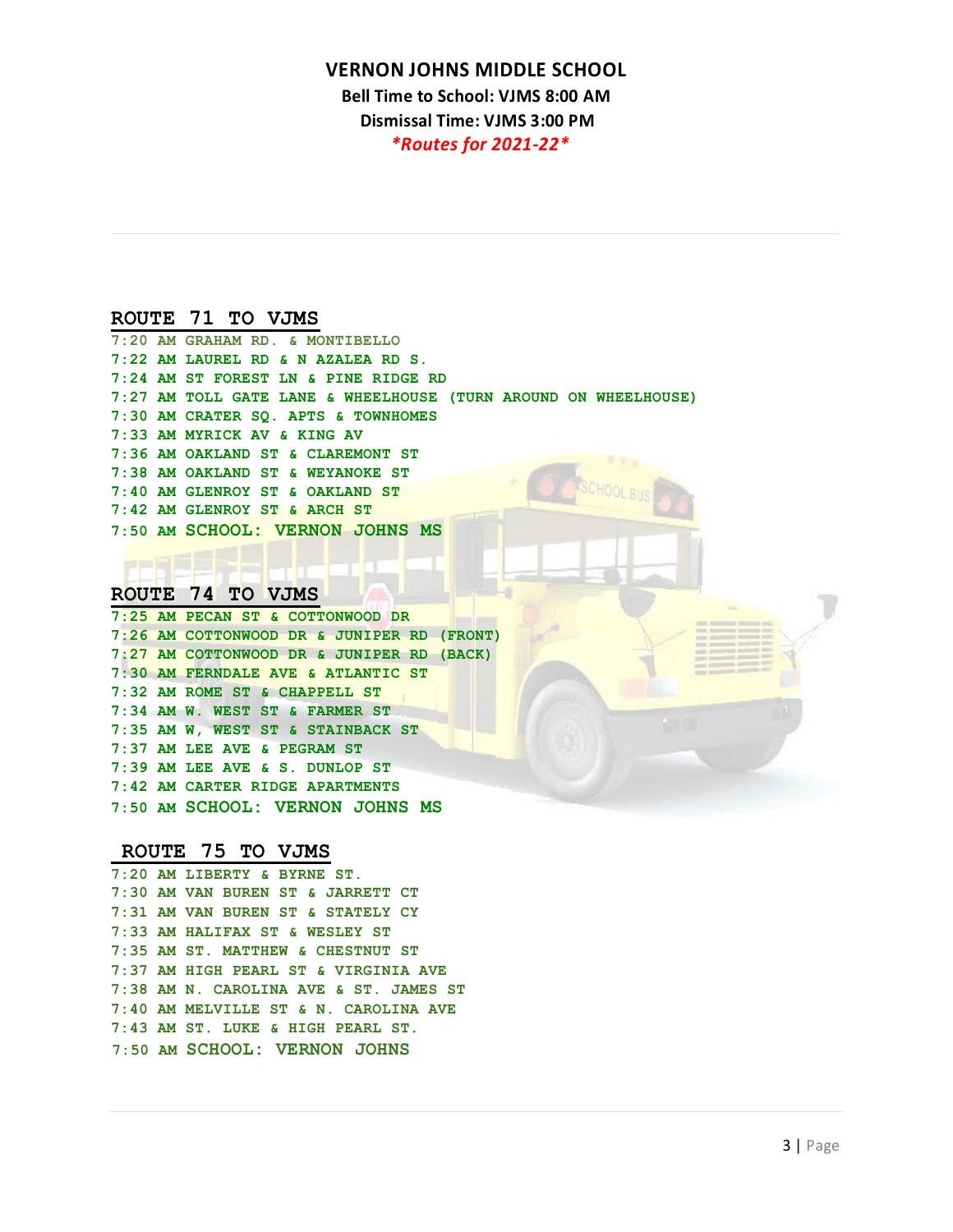**Bell Time to School: VJMS 8:00 AM Dismissal Time: VJMS 3:00 PM**

*\*Routes for 2021-22\** 

# **ROUTE 76 TO VJMS 7:20 AM DUPUY RD & BEECH ST**

**7:21 AM DUPUY RD & ELM ST 7:23 AM DUPUY RD & SUMMIT ST (LEE HALL APTS) 7:24 AM DUPUY RD & ORANGE LANE 7:25 AM HATCHETT RD & SHADY HILL LN 7:26 AM HATCHETT RD & DUPUY RD 7:28 AM FORT LEE RD & DUNEDIN DR 7:30 AM ELAINE ST & NANCE DR 7:32 AM NANCE DR & CARROLL AVE 7:34 AM BOYDTON PLANK & PARKVIEW AVE 7:35 AM 2527 BOYDTON PLANK (House Stop) 7:36 AM JEFFERSON SOUTH OF THE JAMES 7:50 AM SCHOOL: VERNON JOHNS MS** 

# **ROUTE 77 TO VJMS 7:17 AM 338 NORTH BLVD**

**7:20 AM IVY GATES APTS 7:22 AM MONTICELLO ST & FLEUR DE HUNDRED 7:23 AM MT VERNON ST & BELMEAD ST. 7:24 AM E. TUCKAHOE ST. & MONTICELLO ST 7:25 AM E. TUCKAHOE ST. & FAIRFAX ST 7:27 AM W. TUCKAHOE ST. & BRANDON AVE 7:28 AM BRANDON & WESTOVER 7:29 AM WESTOVER & WEYANOKE ST 7:33 AM BERMUDA AVE & W MATOAX AVE 7:34 AM MATOAX & CAWSON AVE 7:35 AM MATOAX & SOUTH BLVD 7:50 AM SCHOOL: VERNON JOHNS MS** 

### ROUTE 78 TO VJMS

|  | $7:15$ AM W WYTHE ST & S JONES ST      |
|--|----------------------------------------|
|  | 7:17 AM PERRY STREET LOFTS             |
|  | 7:20 AM STAR LOFTS (MARKET ST)         |
|  | 7:22 AM W WASHINGTON ST & GUARANTEE ST |
|  | 7:25 AM N.DUNLOP ST. & HINTON ST       |
|  | 7:26 AM HINTON ST. & JONES ST          |
|  | 7:27 AM HINTON ST. & LAFAYETTE ST      |
|  | $7:28$ AM HIGH ST & CROSS ST           |
|  | 7:30 AM LAFAYETTE ST. & HIGH ST        |
|  | $7:32$ AM HIGH ST. & HURT ST           |
|  | $7:34$ AM W. HIGH ST. & N. SOUTH ST    |
|  | 7:35 AM W. HIGH ST & N. DUNLOP ST      |
|  | $7:36$ AM W. HIGH ST. & N. WEST ST     |
|  | 7:38 AM COMMERCE ST. & N. WEST ST      |
|  | 7:40 AM HINTON ST & CHAPPELL ST        |
|  | $7:41$ AM W WYTHE ST & DUNLOP ST       |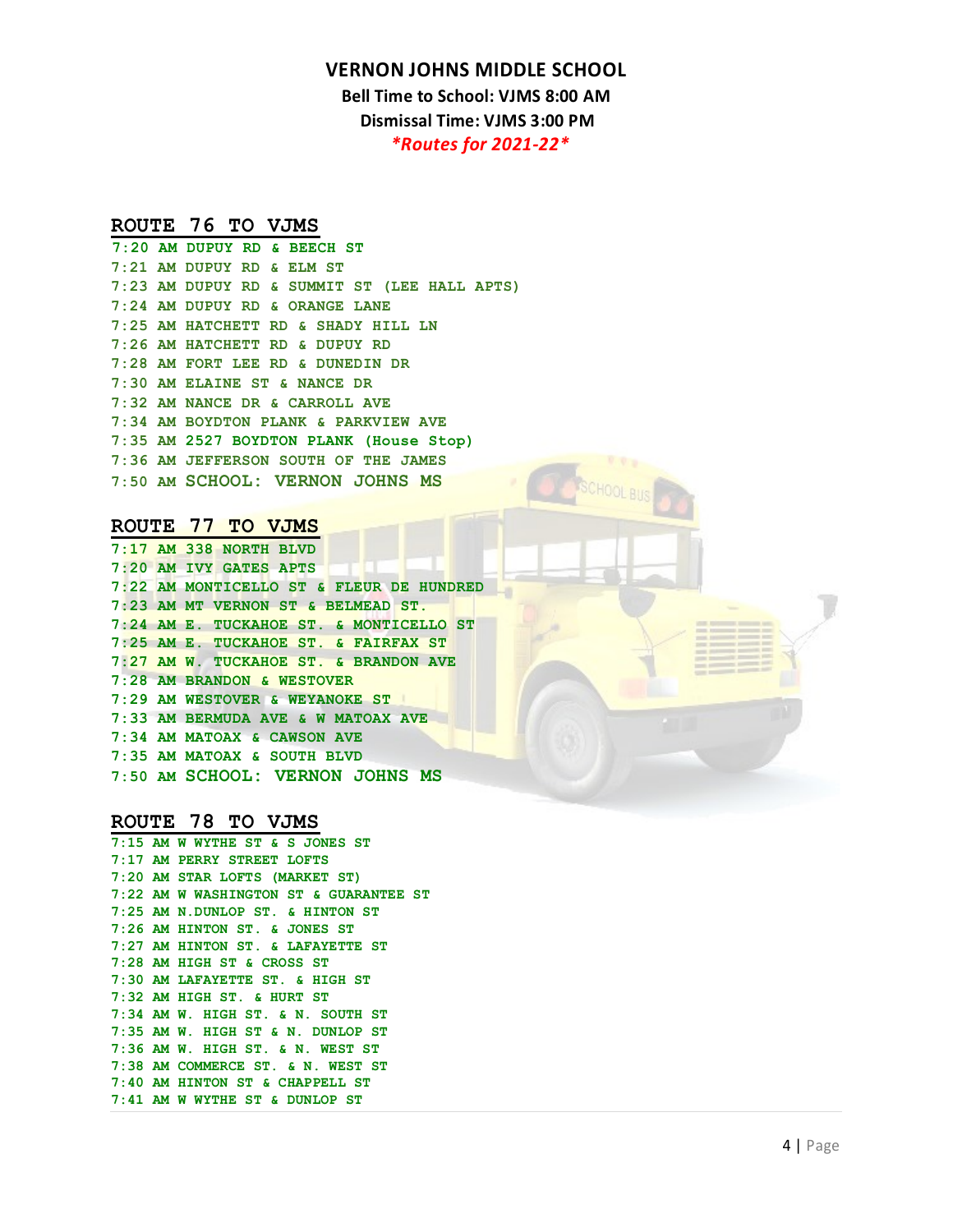**Bell Time to School: VJMS 8:00 AM Dismissal Time: VJMS 3:00 PM**

*\*Routes for 2021-22\** 

**7:42 AM FARMER ST & DUNLOP ST 7:44 AM HENRY WILLIAMS APTS 7:50 AM SCHOOL: VERNON JOHNS MS** 

### *ROUTE 80 TO VJMS*

**7:20 AM RICHMOND AVE. & HENRICO ST 7:23 AM RICHMOND AVE & NASH ST 7:25 AM RICHMOND AVE & ASH ST 7:27 AM RICHMOND AVE & LAKEMONT DR 7:50 AM SCHOOL: VERNON JOHNS MS** 

**ROUTE 81 TO VJMS 7:25 AM WAKEFIELD AVE & WALNUT BLVD 7:27 AM HOLLY HILL DR & NEWPORT AV 7:29 AM GLENDALE AVE & WOODED LN 7:30 AM DEERFIELD DR & WILLOW ST 7:31 AM DEERFIELD DR & BRANCHWOOD AVE 7:35 AM OAK HILL RD & AMHERST DR 7:36 AM 300 AMHERST DR 7:37 AM FOREST HILLS & HOMESTEAD DR 7:39 AM FOREST HILLS RD & N PARK DR 7:41 AM VALLEY DR & MIDLAND RD 7:50 AM SCHOOL VERNON JOJNS MS**

### **ROUTE 82 TO VJMS**

**7:19 AM \*FLAGSHIP 7:20 AM CRATER RD & TEXAS AVE 7:23 AM TERRACE AVE & MINGEA ST 7:25 AM S LITTLE CHURCH ST & E WYTHE ST 7:27 AM OLD CHURCH ST. & E. WYTHE ST. 7:29 AM OLD WYTHE ST. & CENTER ST 7:30 AM OLD WYTHE ST. & ACCOMACK ST 7:32 AM AMELIA ST. & PATRICK ST 7:35 AM TAYLOR ST. & N. OLD CHURCH ST 7:36 AM OLD CHURCH & E. BANK ST 7:39 AM WINDHAM ST. & ROUNDTOP AVE 7:40 AM JERSEULEUM ST & S. CRATER RD 7:41 AM HAZELHURST ST & S. CRATER RD 7:43 AM S.CRATER RD & COLUMBIA RD 7:50 AM SCHOOL: VERNON JOHNS MS**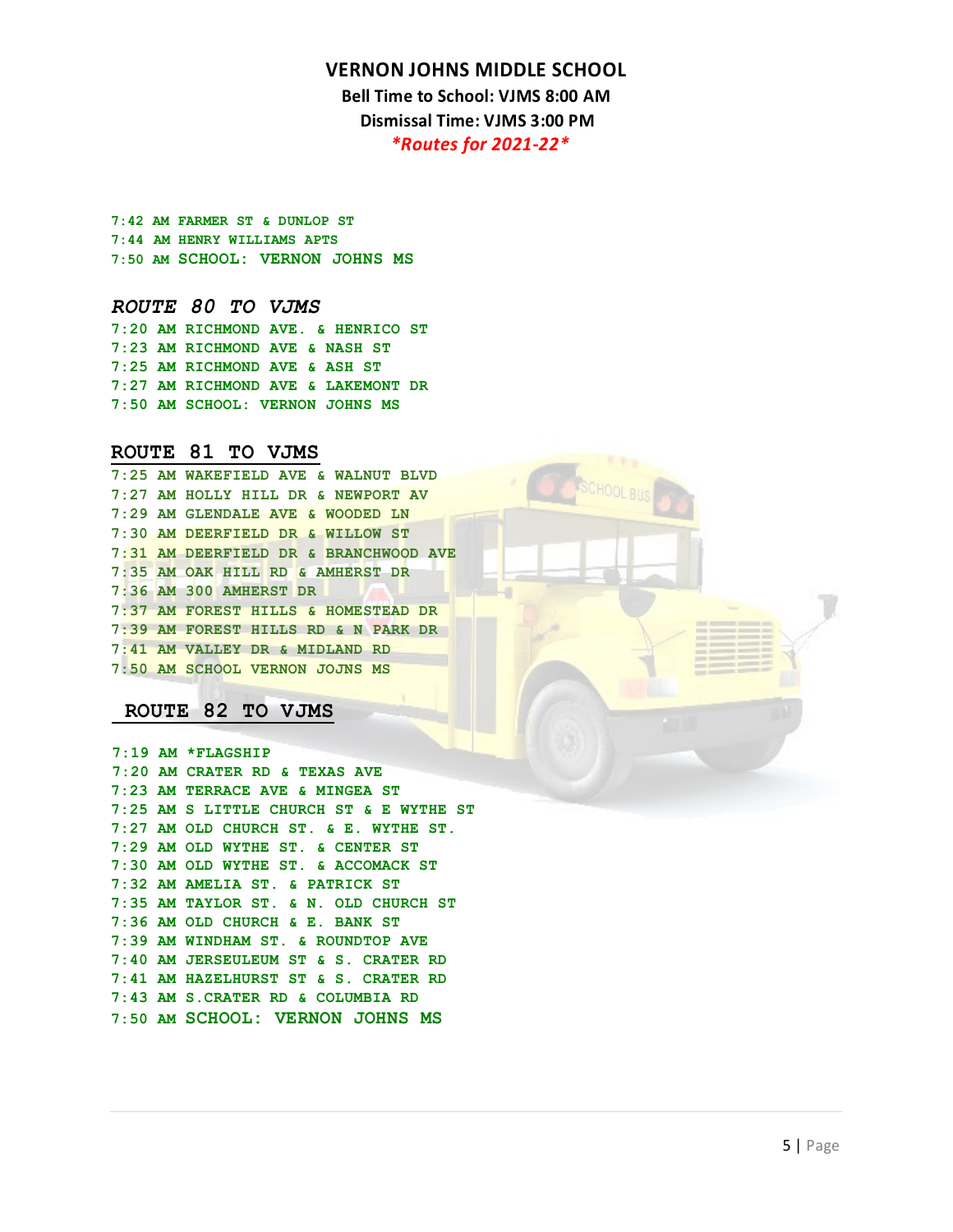**Bell Time to School: VJMS 8:00 AM Dismissal Time: VJMS 3:00 PM** *\*Routes for 2021-22\** 

# **ROUTE 83 TO VJMS 7:25 AM HALIFAX ST & ARLINGTON ST**

**7:27 AM ARLINGTON ST & YOUNG AV 7:29 AM AUGUSTA AVE & PATTERSON ST 7:30 AM PATTERSON ST & FLOYD ST 7:31 AM PATTERSON ST & LINCOLN ST 7:32 AM PATTERSON ST & DUNBAR ST 7:34 AM W. CLARA DR & TALLEY AVE 7:36 AM CUSTER ST. & HALIFAX ST 7:37 AM CUSTER ST. & HAWK ST 7:39 AM TALLEY AVE & COOL SPRING DR 7:40 AM HILLSIDE DR & WEAVER AVE 7:50 AM SCHOOL: VERNON JOHNS MS**

**ROUTE 84 TO VJMS**<br>7:22 AM LOGAN ST. & ROLFE ST **7:22 AM LOGAN ST. & ROLFE ST** *(DO NOT CROSS TRACKS ~ USE M L K BRIDGE)* **7:24 AM SAPONY ST & WITTEN ST** *(DO NOT CROSS TRACKS ~ USE M L K BRIDGE)*  **7:26 AM WEST OLD ST & N. SYCAMORE ST 7:28 AM ADAMS ST & FRANKLIN ST. 7:30 AM FRANKLIN ST. & N. JEFFERSON ST 7:32 AM S. JEFFERSON ST. & MARSHALL ST 7:34 AM S. JEFFERSON ST. & E. FILLMORE ST 7:36 AM S. JEFFERSON ST. & MERCURY ST 7:38 AM MARS ST. & WEBSTER ST. 7:39 AM HARRISON ST. & DARCY ST 7:40 AM HARRISON ST. & NEW ST 7:42 AM HARRISON ST. & SHORE ST 7:44 AM SHORE ST & HARDING ST 7:50 AM SCHOOL: VERNON JOHNS MS** 

**ROUTE 86 TO VJMS 7:22 AM MCKEEVER ST & E WYTHE ST 7:29 AM CULPEPPER AVE. & PRINCE GEORGE ST 7:33 AM CULPEPPER AVE. & SLAGLE AVE 7:36 AM PIN OAKS APTS 7:50 AM SCHOOL: VERNON JOHNS MS**